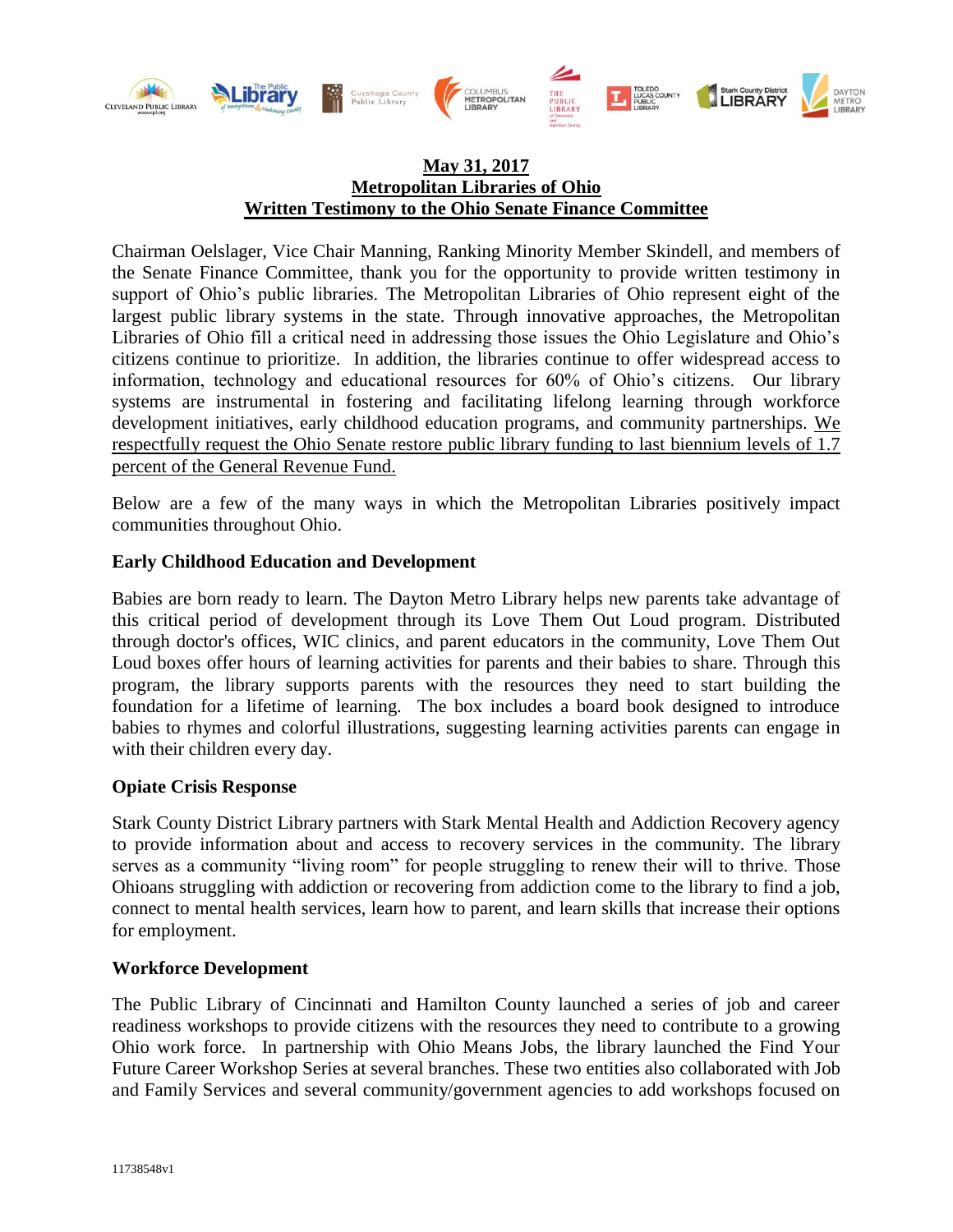"Breaking Barriers." The Breaking Barriers series provides those with criminal records information on how to overcome barriers associated with employment.

## **Small Business and Economic Support**

Small business owners and those looking to start a small business receive individualized help from the Public Library of Youngstown and Mahoning County's Book a BIZ Librarian sessions. Book a BIZ Librarian sessions have nearly doubled in 2016. When Ohio businesses have questions, they are increasingly using the libraries to find the answers and additional business knowledge. The Business and Investment Center at the Public Library of Youngstown and Mahoning County is one of the top public library resources for business in the country.

## **Community Support**

Assets Toledo, a non-profit organization, provides its students with experience-based training to start or expand a small business. Its curriculum includes classes in the Toledo Lucas County Public Library Business Technology Department with the Library's Business Technology Specialist. The partnership between Assets Toledo and the Toledo Lucas County Public Library has provided economic independence and new job creation to the region. Many students return to the library to use the resources, business software, or work with a librarian to fine tune ideas and research to propel their businesses to success.

## **Job Search Assistance**

Cuyahoga County Public Library's ("CCPL") CuyahogaWorks job and career services helps jobseekers at the library through one-on-one counseling, resume writing and interview prep. Eighty-one percent of survey respondents indicated that CuyahogaWorks helped them gain employment and 68% reported that they secured work within three months of participating in a library program. Going forward, CCPL is expanding its collaboration with Cuyahoga County's Department of Health & Human Services to align workforce development with community initiatives designed to drive regional growth, economic opportunity and individual well-being.

## **Immigrant and Refugee Services**

In partnership with the U.S. Committee for Refugees and Immigrants (USCRI) the Cleveland Public Library hosts a two-part program that combines ESOL courses with early literacy services for new mothers. Families meet weekly at the library to discuss relevant topics such as women's health and adjusting to life in the U.S. Following each discussion, the women participate in a variety of domestic skill-building classes including sewing, knitting and cooking, as well as story times and early-childhood literacy information sessions.

## **Investing in the Community**

The Columbus, Cuyahoga and Dayton library systems have recently invested in replacing outdated and undersized library branches with innovative new buildings that offer 21st-century library services to foster lifelong learning in people of all ages. These new branches would not be possible without the critical Public Library Fund. Operating dollars from the PLF served as the bonding mechanism to provide the funding to build these new branches in often-underserved neighborhoods.